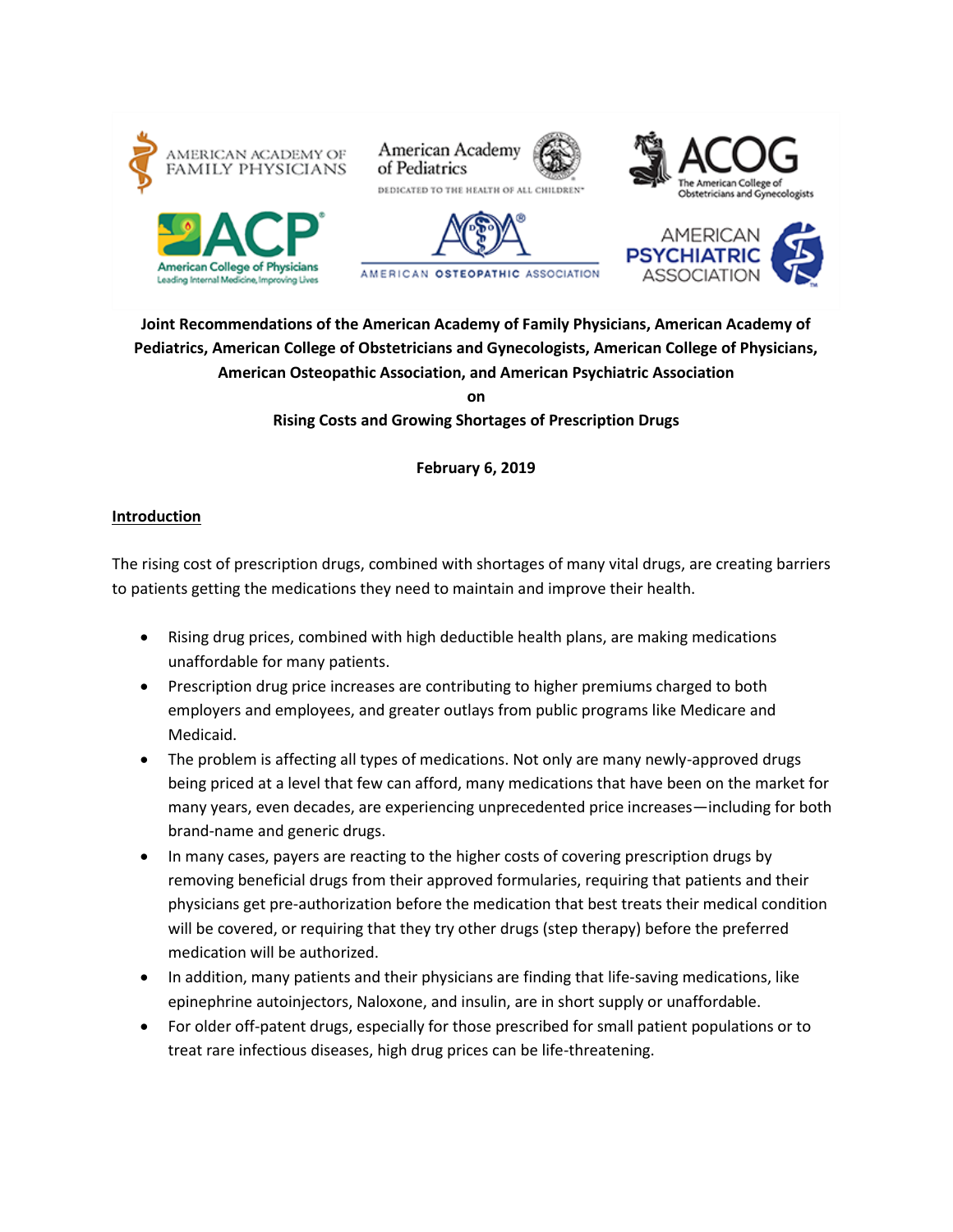Our organizations, which represent more than 560,000 physicians and medical students, believe that it's imperative that policymakers come up with solutions to rising drug prices and shortages of vital medications. Our members are the nation's frontline physicians, providing care to individuals and families in communities large and small, urban and rural. They see first-hand how devastating it can be to their ability to help their patients maintain and improve their health, when needed and often lifesaving medications are simply unaffordable or unavailable to them. The barriers to care created by rising drug prices also are undermining the patient-physician relationship, as physicians are sometimes forced to prescribe less effective medication to their patients because the preferred and most effective drug is unaffordable, unavailable, or not covered by the patient's insurer. In addition, insurers are implementing cost-containment measures, like prior authorizations or step therapy, that create unnecessary burdens on both physicians and patients.

## **Key facts**

- A recent study found that between 2002 and 2013, the price of insulin increased dramatically, with the typical cost for patients increasing from approximately \$40 a vial to \$130. As a result, according to a published report on the new study "a surprisingly large number of people with diabetes are using less insulin than prescribed because of the rising cost of the drug, putting themselves in danger of serious complications. Those are the findings of a small new study by researchers at Yale University, who found that at one clinic in New Haven, Conn., one in four patients admitted to cutting back on insulin use because of cost."<sup>1</sup>
- A new study found that "Prescription drug shortages may result in substitution of less effective drugs, delays in necessary treatments, and omission of or reductions in doses. These shortages cause an estimated \$230 million in additional costs each year because of the rising prices of drugs under shortage and the higher costs of substitute drugs."ii
- A report by the Senate's Homeland Security and Governmental Affairs Committee found that "The prices of many of the most popular brand-name drugs increased at nearly ten times the cost of inflation from 2012 to 2017. . . Prices increased for every brand-name drug of the top 20 most-prescribed brand-name drugs for seniors in the last five years. On average, prices for these drugs increased 12 percent every year for the last five years—approximately ten times higher than the average annual rate of inflation. Twelve out of the 20 most commonly prescribed brand-name drugs for seniors had their prices increased by over 50 percent in the five-year period. Six of the 20 had prices increases of over 100 percent. In one case, the weighted average wholesale acquisition cost for a single drug increased by 477 percent over a five-year period."<sup>iii</sup>
- Generic drugs, which usually are expected to offer a lower-priced competitive alternative to bioequivalent brand name drugs, are also experiencing major price increases. A study in the October issue of Health Affairs shows that the portion of generic drugs that at least doubled in price, year-over-year, represents a small but growing share of the market: from one percent of all generic drugs in 2007 to 4.39 percent in 2013. "For consumers, this can mean soaring costs to purchase some drugs that are life-savers, sparking public outrage and leading many to question whether the market — which has historically functioned well — is still working." $iv$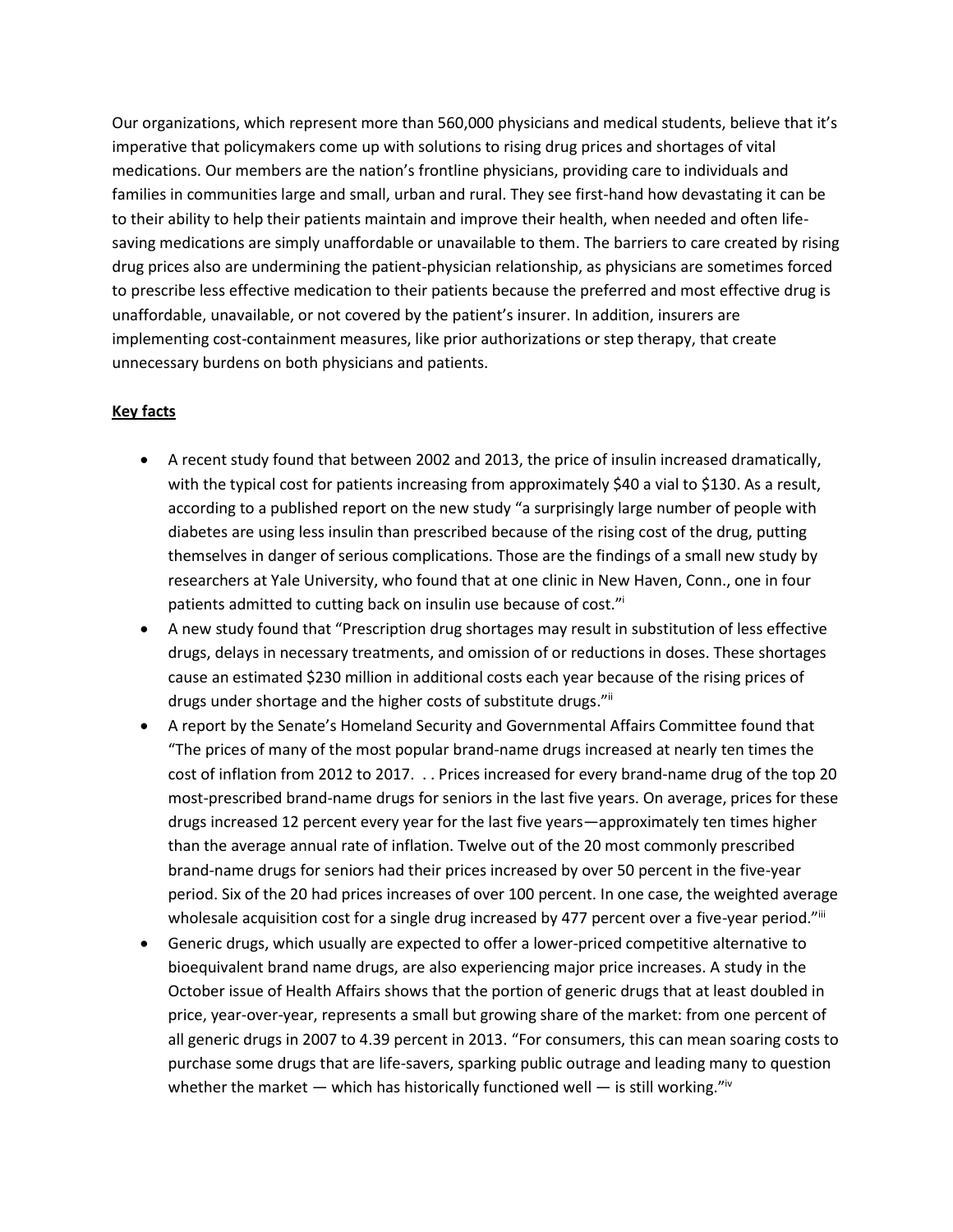According to an article published in the Journal of General Internal Medicine, between 2010 and 2015 300 off-patent drugs experienced price increases of 100 percent or more, and some drugs were sold at 5500 percent higher than in previous years.<sup>v</sup>

The solutions to rising drug prices, higher out-of-pocket expenses, limits on coverage, and shortages of vital medications are complicated. Yet there is a growing consensus that systematic problems in the marketplace for drugs are contributors; including a lack of transparency in the pricing and in the research and development costs for new and existing drugs, inadequate competition, lack of price negotiation, and insufficient numbers of suppliers and manufacturers. In addition, there is a lack of transparency regarding the causes of drug shortages and, in some cases, insufficient financial incentives to maintain adequate drug supply.

## **Principles**

Our organizations offer the following principles to address the problems of high drug prices and shortages of needed medications:

- *1. Policymakers and stakeholders should commit to the shared objective of ensuring that every patient has access to the medications that are most effective for their medical conditions, at a cost that they, and the overall health care system, can afford; including developing solutions to ensure a sufficient supply of drugs to treat patient populations.*
- *2. Specific characteristics of the market for prescriptions that the evidence suggests are contributing to excessive pricing and lack of affordability should be examined, and policy solutions implemented to address such characteristics, including:*
	- *A. For new drugs, manufacturers typically are not transparent on why the medication is priced at a particular level and the research, development, and marketing costs that contribute to the price, or for drugs already on the market, why the price for an existing drug is being increased. In particular, the prices of numerous drugs have increased years after coming to market, without transparency on why prices are being raised and the justification for them.*
	- *B. Lack of competition in the marketplace among brand name manufacturers, and from and among generic manufacturers, especially for brand-name and generic solesource drugs. Industry practices that may inappropriately limit competition should be examined. While providing for intellectual property protection is important to encourage innovation and introduction of medical advancements, industry practices that may inappropriately extend exclusivity to limit competition should be examined and addressed.*
	- *C. The roles of regulatory agencies, payers, and pharmacy benefit managers (PBMs) in encouraging or discouraging competition, value and fair pricing of medications should be examined.*
	- *D. In determining which drugs will be covered and included on approved formularies, and the requirements that patients and their physicians must comply with in order to*